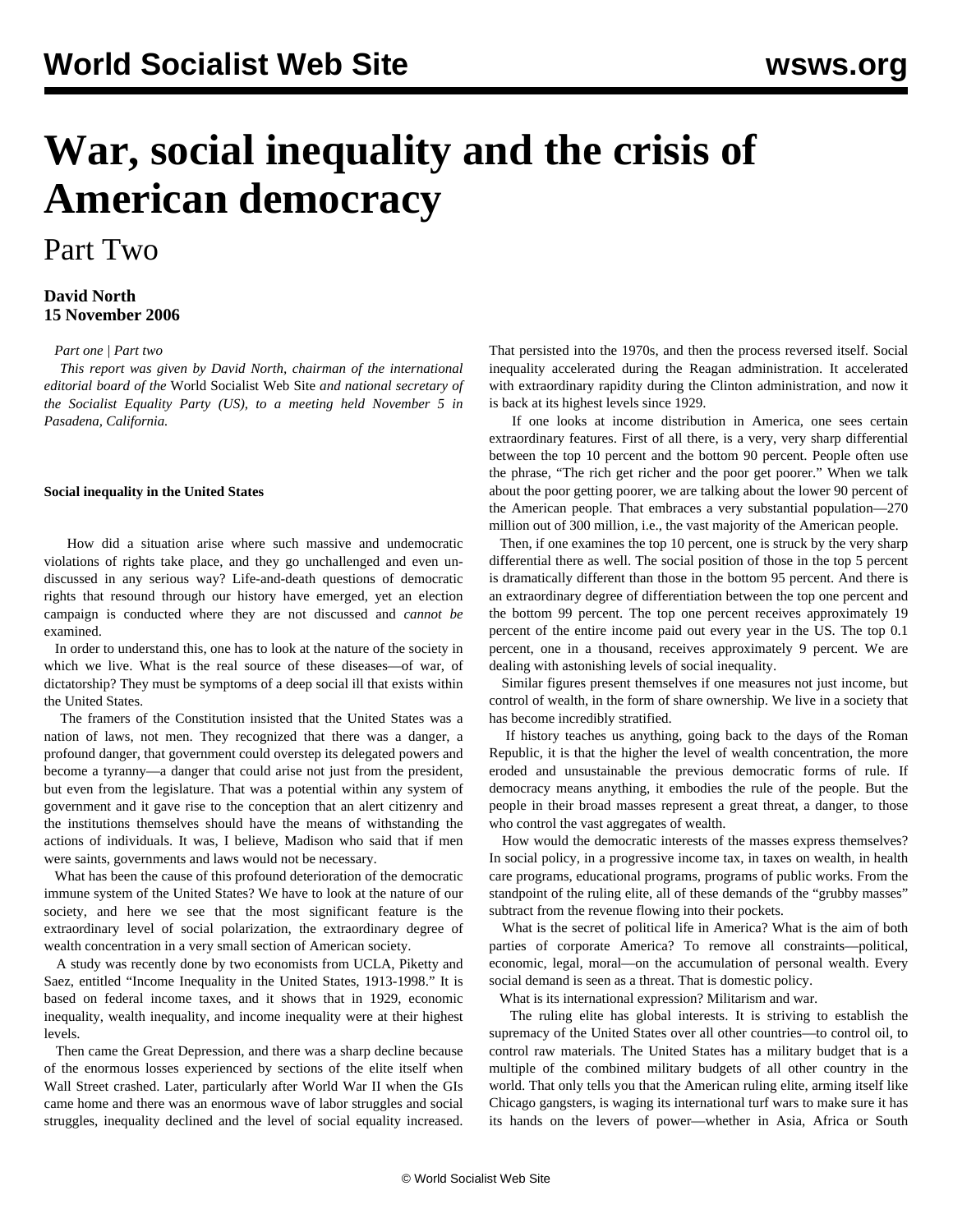#### America.

 And the American people have to pay for it—in Iraq, billions every month. Immense sums of money are squandered. That is why, when the Iraqi military budget came up last time for a vote in the Senate, it was passed 100-0, without any questions asked. That was less than a month ago.

#### **After the election**

 What can we expect in the aftermath of this election? As you know, hope springs eternal. The capacity for self-delusion is enormous. People who are ill like to console themselves that their health will recover. Someone who experiences a business failure is full of blame for his enemies and remains convinced that his business prospects will improve.

 But one has to approach questions of politics with deadly seriousness. Let us take the variant that the Democratic Party wins overwhelmingly: Tuesday night the Democrats are swept back into power in the Senate and the House with big majorities.

 What will take place? One should look at how the Democratic Party has prepared itself to take the reigns of power. The *Wall Street Journal* published an article about this scenario, and painted a picture of various people it thought were representative, whom it called the New Democrats.

 These are people who were recruited by the leaders of the Democratic Party—Representative Rahm Emanuel and Senator Charles Schumer. The *Journal* calls one faction the "military wing." It refers to Joe Sestak, a retired US Navy vice admiral. Another guy, Chris Carney, has a background in military intelligence, having been a lieutenant commander in the US Navy reserve. Then there is James Webb, a retired Marine who was secretary of the Navy under Ronald Reagan.

 Another faction is described as the "social conservatives and rural-value candidates." The *Journal* writes, "Republicans attack Jon Tester, Democrats' Senate candidate in Montana, as a liberal because he has called for repeal of the Patriot Act. But his rationale sounds more far right than far left. He says the anti-terror measure would allow the FBI to 'keep tabs on our guns.' He opposes amnesty for illegal immigrants, and says the government needs to do more to protect the border."

 The third group is the pro-business candidates, one of whom is described as follows: "Ms. Giffords is one of more than two dozen Democrats endorsed by the New Democrat Coalition, a group of 40 lawmakers who have tried to steer the party toward more pro-business policies, and toward limiting taxes and spending. Another New Democrat pick is Tim Mahoney, who runs a \$1 billion South Florida investment banking and private equity firm, recruited by Mr. Emanuel for a long-shot bid to oust Republican Rep. Mark Foley."

 These are the types of people being prepared. If they come to power they will be staunch right-wing defenders of capitalist interests.

 On the eve of the election, a group of prominent liberal Democrats got together and wrote a document entitled, "American Liberalism and the Euston Manifesto." It was written by Jeffrey Herf and six other American academics, and is now being presented as the declaration of a new American liberalism that will restore the Democratic Party to its past glory.

 The document begins by declaring support for the "Euston Manifesto," written in March 2006 by a number of British "egalitarian liberals." Herf and company write that their statement is "a call for a liberalism adequate to the challenge posed by radical Islam and the terrorism it has inspired." They continue, "With most Democrats running hard against the war in Iraq, and many calling for fixed timetables for withdrawal, it is important to face the question of how victory or defeat, or something in between,

would affect the prospects of containing and defeating radical Islam. First, the political future of the Persian Gulf and the Middle East remains a matter of vital national interest to the United States and our allies in Europe . . ."

 They then proceed to evoke the legacy of the Cold War and the fight against communism. This is what they present as the basis of a new liberal politics.

 What does this signify? In the aftermath of this election, the millions of people who oppose the war, who oppose the social policy of the Bush administration will come face to face with the reality that the nominal opposition party represents everything they are against. This is essentially because of the simple fact that the Democratic Party rests on a social constituency no less wealthy and no less reactionary than that of the Republican Party. This means that if there is to be a political change in the United States, it must take a profoundly new direction.

 In the aftermath of the 2000 election, when the Supreme Court suppressed the counting of the ballots in Florida and awarded the election to Bush, I noted in a lecture that this outcome revealed that there existed no substantial and committed constituency for bourgeois democracy within the ruling elite and its political representatives. This profound erosion of its commitment to the defense of traditional democratic institutions and procedures reflected significant changes social relations within the United States.

 American society is deeply fractured. The level of social polarization has assumed explosive dimensions. Those in the top five or top one percent of society in terms of income and wealth have no deep commitment to democratic rights. Of course, there are exceptions to be found within this social category. But the objective relation of the wealthiest strata of society to democracy is of an entirely different character than that of the broad masses. For the ruling elite, democracy is something of a convenience, not a necessity. As has been demonstrated all too often in the 20th century, dictatorship serves to protect wealth, not to threaten it.

 Is there any constituency in the United States for whom the issue of democracy is of overwhelming objective significance? If there is not, then the cause is lost. But we believe that for the great mass of people, democracy—the defense of their democratic rights—is of the most profound importance.

 For that constituency—the working class, the broad mass of the people—their livelihoods and living standards depend upon a job and a weekly or monthly paycheck. They have no other resources. They require education. They believe in equality. They require health care. They participate in and confront all the problems of what we call mass society.

 They have a profound stake in the defense of democratic rights. And the reality today is that democratic rights cannot be secured without recognizing their profound connection with the economic organization of society. Democracy cannot be preserved under conditions of profound levels of social inequality. Democracy finds its antipode in inequality. Democracy depends upon equality.

 The issues that we confront, though in particularly extreme form, find expression in every country, where the same processes are underway.

 The Socialist Equality Party fights to build a mass political movement of the working class, explaining that its interests are bound up with the interests of workers all around the world, that the problem of our society is part of a global problem.

 The task that we confront is the struggle to build a new political party based on a revolutionary, socialist and international program. That is the perspective we have put forward in this election campaign.

 Based on the meetings I have addressed, there is a vast demand for a political alternative and, frankly, a very small supply. There is no political alternative being supplied by the existing political structure. It is coming from those who stand outside, and who are fighting to create a new